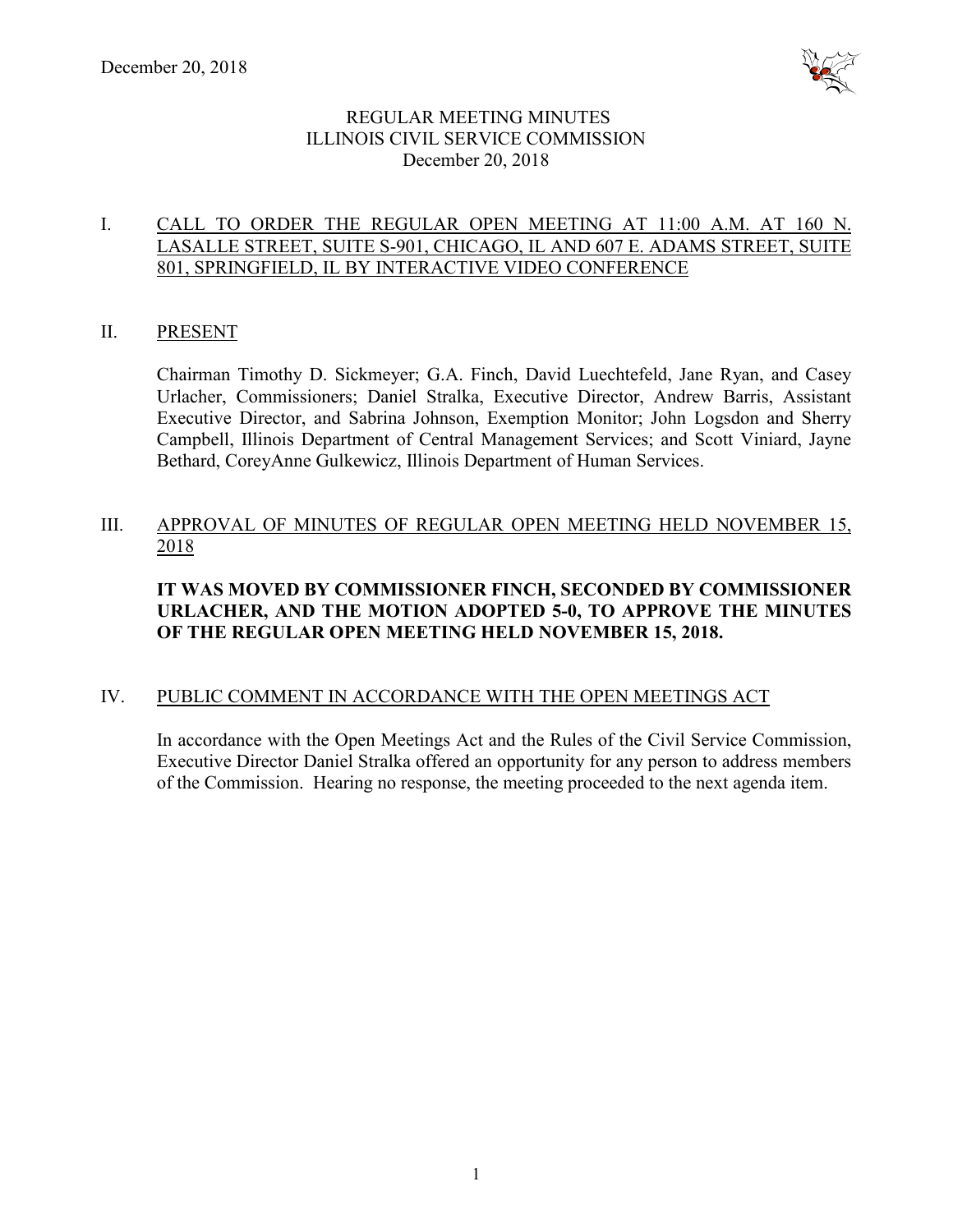

#### V. EXEMPTIONS UNDER SECTION  $4d(3)$  OF THE PERSONNEL CODE

# A. Report on Exempt Positions from Department of Central Management Services

|               | Total     | Number of Exempt |
|---------------|-----------|------------------|
| <u>Agency</u> | Employees | Positions        |
|               |           |                  |
|               |           |                  |
|               |           |                  |
|               |           |                  |
|               |           |                  |
|               |           |                  |
|               |           |                  |
|               |           |                  |
|               |           |                  |
|               |           |                  |
|               |           |                  |
|               |           |                  |
|               |           |                  |
|               |           |                  |
|               |           |                  |
|               |           |                  |
|               |           |                  |
|               |           |                  |
|               |           |                  |
|               |           |                  |
|               |           |                  |
|               |           |                  |
|               |           |                  |
|               |           |                  |
|               |           |                  |
|               |           |                  |
|               |           |                  |
|               |           |                  |
|               |           |                  |
|               |           |                  |
|               |           |                  |
|               |           |                  |
|               |           |                  |
|               |           |                  |
|               |           |                  |
|               |           |                  |
|               |           |                  |
|               |           |                  |
|               |           |                  |
|               |           |                  |
|               |           |                  |
|               |           |                  |
|               |           |                  |
|               |           |                  |
|               |           |                  |
|               |           |                  |
|               |           |                  |
|               |           |                  |
|               |           |                  |
|               |           |                  |
|               |           |                  |
|               |           |                  |
|               |           |                  |
|               |           |                  |
|               |           |                  |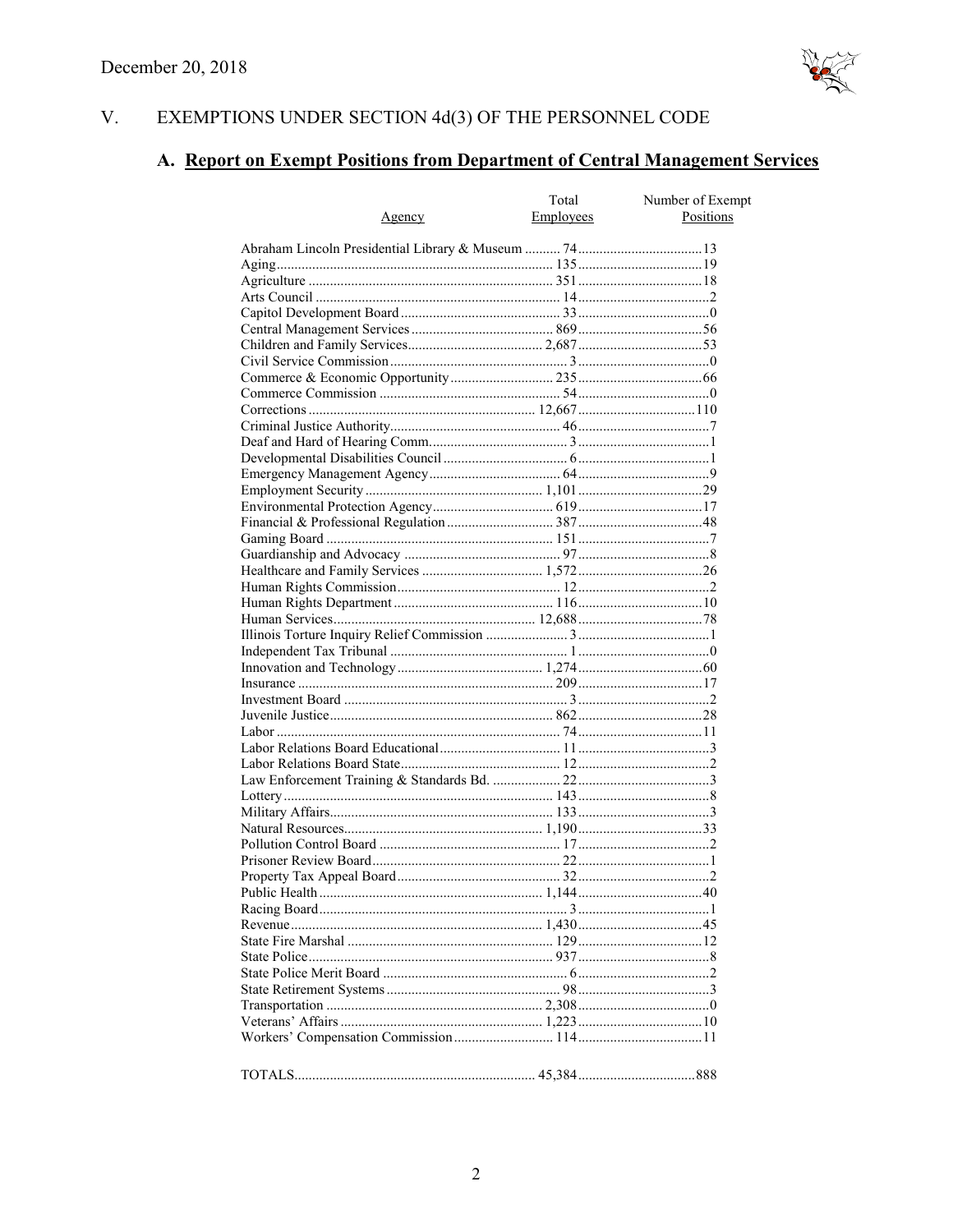

#### **B. Governing Rule – Section 1.142 Jurisdiction B Exemptions**

- a) The Civil Service Commission shall exercise its judgment when determining whether a position qualifies for exemption from Jurisdiction B under Section 4d(3) of the Personnel Code. The Commission will consider any or all of the following factors inherent in the position and any other factors deemed relevant to the request for exemption:
	- 1) The amount and scope of principal policy making authority;
	- 2) The amount and scope of principal policy administering authority;
	- 3) The amount of independent authority to represent the agency, board or commission to individuals, legislators, organizations or other agencies relative to programmatic responsibilities;
	- 4) The capability to bind the agency, board or commission to a course of action;
	- 5) The nature of the program for which the position has principal policy responsibility;
	- 6) The placement of the position on the organizational chart of the agency, board or commission;
	- 7) The mission, size and geographical scope of the organizational entity or program within the agency, board or commission to which the position is allocated or detailed.
- b) The Commission may, upon its own action after 30 days' notice to the Director of Central Management Services or upon the recommendation of the Director of the Department of Central Management Services, rescind the exemption of any position that no longer meets the requirements for exemption set forth in subsection (a). However, rescission of an exemption shall be approved after the Commission has determined that an adequate level of managerial control exists in exempt status that will insure responsive and accountable administrative control of the programs of the agency, board or commission.
- c) For all positions currently exempt by action of the Commission, the Director of Central Management Services shall inform the Commission promptly in writing of all changes in essential functions, reporting structure, working title, work location, position title, position number or specialized knowledge, skills, abilities, licensure or certification.
- d) Prior to granting an exemption from Jurisdiction B under Section 4d(3) of the Personnel Code, the Commission will notify the incumbent of the position, if any, of its proposed action. The incumbent may appear at the Commission meeting at which action is to be taken and present objections to the exemption request.

(Source: Amended at 34 Ill. Reg. 3485, effective March 3, 2010)

\* \* \*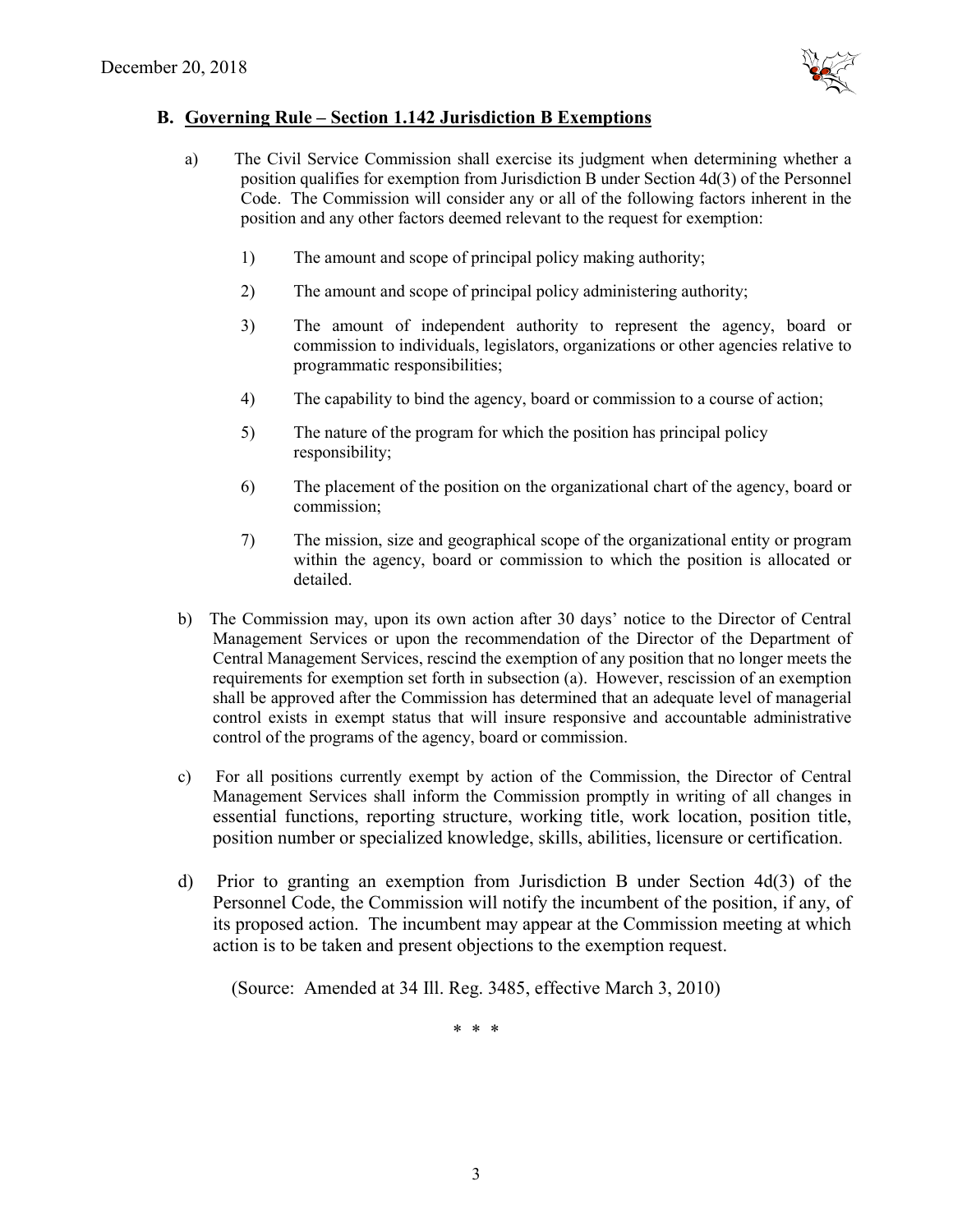

# **C. Requests for 4d(3) Exemption**

Exemption Monitor Sabrina Johnson reported the following:

 $\triangleright$  This request was for a Chief of Staff for the Division of Family & Community Services at the Department of Human Services, a position that reports to the Director of Division of Family & Community Services, who reports to the Assistant Secretary, who reports to the Secretary. This position has responsibilities of formulating policy of operating objectives for statewide health and human services, handles highly sensitive personnel, budgetary and policy information and will serve as the Division Director's representative for internal and external meeting when the Division Director is unavailable. Staff had additional inquiries regarding the duties within the Assistant Director position and Senior Policy Advisor position. This position is currently filled with a provisional appointment that expires January 15, 2019. For these reasons, Staff recommended approval of this exemption request for one month, expiring January 19, 2019.

Chairman Sickmeyer inquired about the one-month term recommendation. Sabrina Johnson replied that Staff had several concerns which were unable to be addressed in time due to the late submission. Commissioner Ryan asked if every division will try to establish a Chief of Staff position. Sabrina Johnson indicated that Human Services has a couple of Chief of Staff positions pending with the Special Master. Commissioner Urlacher asked CoreyAnne Gulkewicz, Illinois Department of Human Services, if the agency had any objection to the Staff recommendation. CoreyAnne Gulkewicz indicated it did not.

# **IT WAS MOVED BY COMMISSIONER URLACHER, SECONDED BY COMMISSIONER FINCH, AND THE MOTION ADOPTED 5-0 TO GRANT 4d(3) EXEMPTION FOR A TERM ENDING JANUARY 19, 2019 FOR THE FOLLOWING POSITION:**

# **C: Chief of Staff, Family & Community Services (DHS)**

The following position was granted 4d(3) exemption on December 20, 2018 for a term ending January 19, 2019:

| <b>Position Number</b>  | 40070-10-90-000-10-02                                    |
|-------------------------|----------------------------------------------------------|
| <b>Functional Title</b> | Chief of Staff, Family & Community Services              |
| Incumbent               | Javon Gregoire                                           |
| Supervisor              | Director, Family & Community Services who reports to the |
|                         | Assistant Secretary who reports to the Secretary         |
| Location                | Cook County                                              |

# **Illinois Department of Human Services**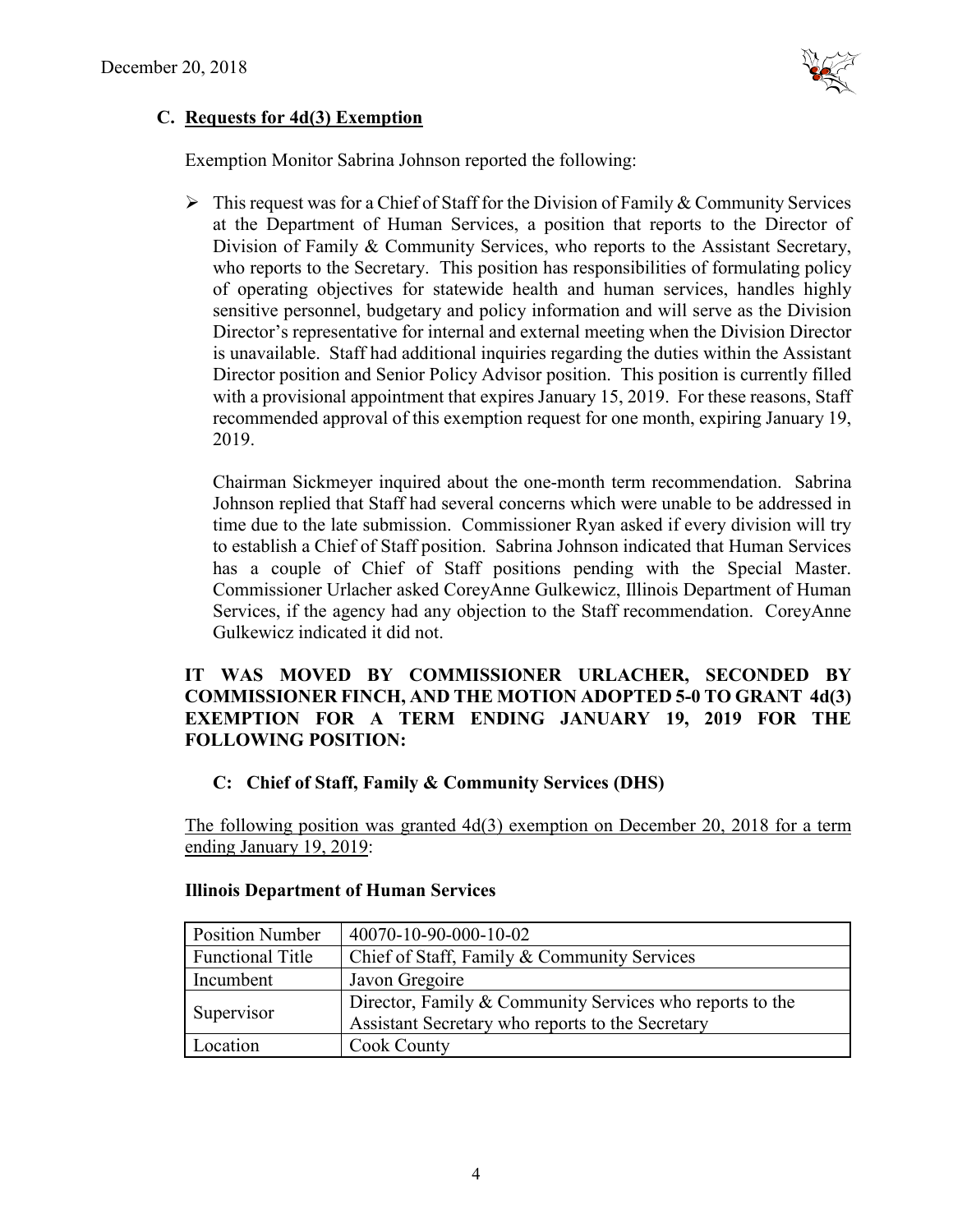

# VI. CLASS SPECIFICATIONS

#### **A. Governing Rule – Section 1.45 Classification Plan**

The Commission will review the class specifications requiring Commission approval under the Classification Plan and will approve those that meet the requirements of the Personnel Code and Personnel Rules and conform to the following accepted principles of position classification:

- a) The specifications are descriptive of the work being done or that will be done;
- b) Identifiable differentials are set forth among classes that are sufficiently significant to permit the assignment of individual positions to the appropriate class;
- c) Reasonable career promotional opportunities are provided;
- d) The specifications provide a reasonable and valid basis for selection screening by merit examinations;
- e) All requirements of the positions are consistent with classes similar in difficulty, complexity and nature of work; and
- f) The relation of the class specifications to any applicable collective bargaining agreement.

#### **B. None submitted**

# **IT WAS MOVED BY COMMISSIONER RYAN, SECONDED BY COMMISSIONER URLACHER, AND THE MOTION ADOPTED 5-0 TO DISAPPROVE ANY CLASS SPECIFICATIONS RECEIVED BY THE COMMISSION STAFF NOT CONTAINED IN THIS AGENDA TO ALLOW ADEQUATE STUDY.**

#### VII. PERSONNEL RULES

#### **A. Civil Service Commission Governing Rule – Section 1.310 Personnel Rules**

The Commission has power to disapprove new rules or amendments to existing rules submitted by the Director of Central Management Services. Such proposed new rules or amendments of existing rules submitted to the Commission shall be accompanied by a report of proceedings attending the prior public hearing required by law with respect to them. If the Commission does not disapprove new rules or any amendment to existing rules within 30 days following the receipt from the Director of Central Management Services, the new rules or amendments have the force and effect of law after filing by the Director with the Secretary of State.

#### **B. None submitted**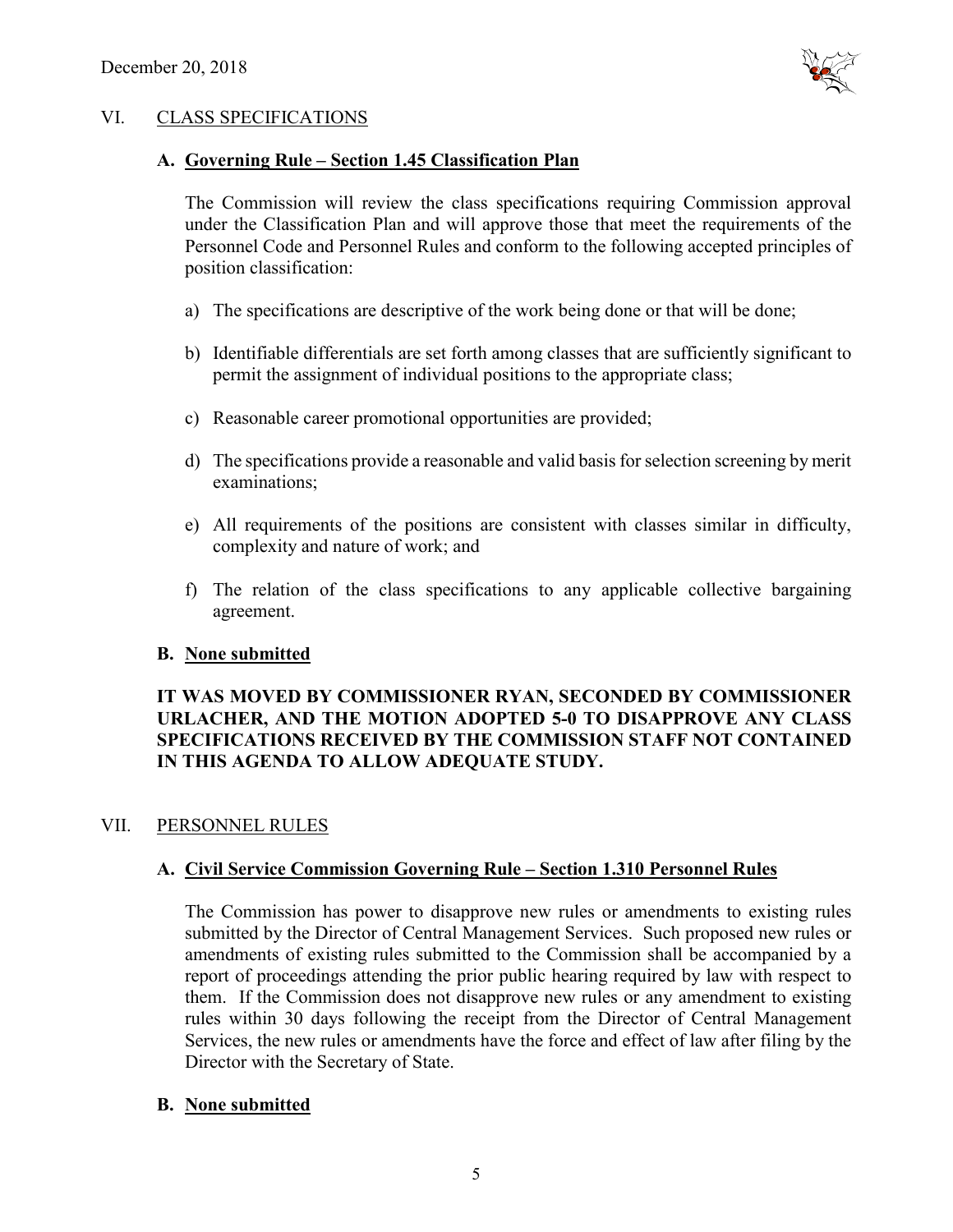

**IT WAS MOVED BY COMMISSIONER URLACHER, SECONDED BY COMMISSIONER RYAN, AND THE MOTION ADOPTED 5-0 TO DISAPPROVE ANY AMENDMENTS TO PERSONNEL RULES RECEIVED BY THE COMMISSION STAFF BUT NOT CONTAINED IN THIS AGENDA TO ALLOW ADEQUATE STUDY.** 

#### VIII. MOTION TO CLOSE A PORTION OF THE MEETING

**IT WAS MOVED BY COMMISSIONER URLACHER, SECONDED BY COMMISSIONER RYAN, AND BY ROLL CALL VOTE THE MOTION ADOPTED 5-0 TO CLOSE A PORTION OF THE MEETING PURSUANT TO SUBSECTIONS 2(c)(1), 2(c)(4), AND 2(c)(11) OF THE OPEN MEETINGS ACT.**

| <b>SICKMEYER</b>   | YES- | <b>FINCH</b> | <b>YES</b> |
|--------------------|------|--------------|------------|
| <b>LUECHTEFELD</b> | YES. | <b>RYAN</b>  | YES.       |
| <b>URLACHER</b>    | YES. |              |            |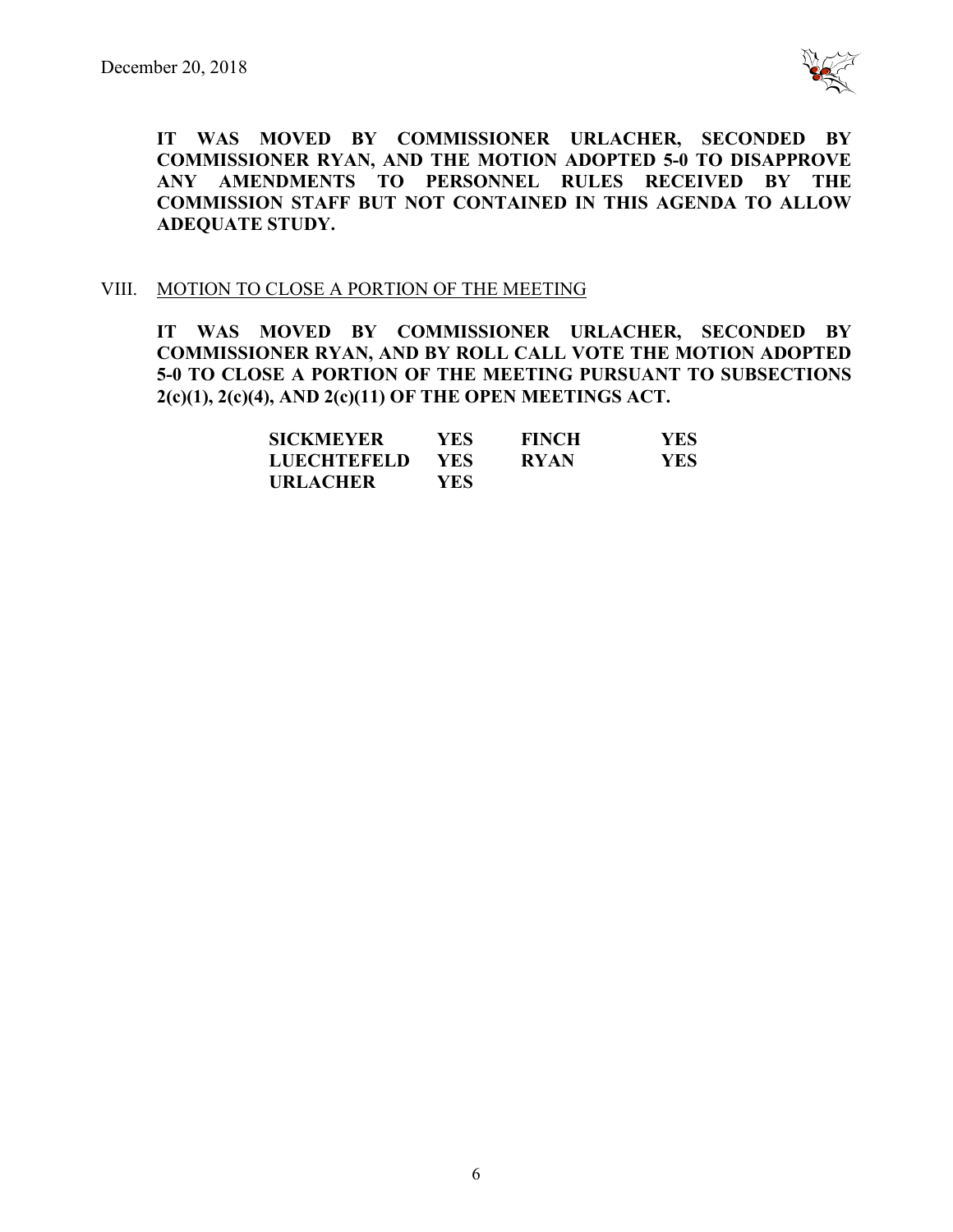

#### IX. RECONVENE THE OPEN MEETING

Upon due and proper notice, the regular open meeting of the Illinois Civil Service Commission was reconvened at 160 N. LaSalle Street, Suite S-901, Chicago, IL and 607 E. Adams Street, Suite 801, Springfield, IL by interactive video conference at 11:10 a.m.

#### PRESENT

Chairman Timothy D. Sickmeyer; G.A. Finch, David Luechtefeld, Jane Ryan, and Casey Urlacher, Commissioners; Daniel Stralka, Executive Director, Andrew Barris, Assistant Executive Director and Sabrina Johnson, Exemption Monitor.

## X. PUBLICLY ANNOUNCED DECISION RESULTING FROM APPEAL

#### RV-43-18

| Complainant | Carlos Ocampo-AFSCME Local 2467 | Appeal Date   | 05/01/18      |
|-------------|---------------------------------|---------------|---------------|
| Agency      | <b>Gaming Board</b>             | Decision Date | 12/07/18      |
|             | Appeal Type   Rule Violation    | Proposal for  | No violation. |
| ALJ         | <b>Andrew Barris</b>            | Decision      |               |

**IT WAS MOVED BY COMMISSIONER FINCH, SECONDED BY COMMISSIONER URLACHER, AND BY ROLL CALL VOTE OF 5-0 THE MOTION ADOPTED TO AFFIRM AND ADOPT THE PROPOSAL OF THE ADMINISTRATIVE LAW JUDGE THAT THE ALLEGATIONS OF VIOLATION OF THE PERSONNEL CODE OR PERSONNEL RULES WERE NOT PROVEN BY A PREPONDERANCE OF THE EVIDENCE FOR THE REASONS SET FORTH IN THE PROPOSAL FOR DECISION.**

| SICKMEYER   | YES        | <b>FINCH</b> | <b>YES</b> |
|-------------|------------|--------------|------------|
| LUECHTEFELD | <b>YES</b> | <b>RYAN</b>  | YES        |
| URLACHER    | YES        |              |            |

#### XI. REVIEW OF CLOSED MEETING MINUTES PURSUANT TO OPEN MEETINGS ACT

Assistant Executive Director Barris reported that after review of the Closed Meeting Minutes, the need for confidentiality still exists as to all those Minutes. He indicated there had been no requests for Closed Session Minutes in the last year.

**IT WAS MOVED BY COMMISSIONER URLACHER, SECONDED BY COMMSSIONER RYAN, AND THE MOTION ADOPTED 5-0 THAT AFTER REVIEW OF CLOSED MEETING MINUTES PURSUANT TO THE OPEN MEETINGS ACT, THE NEED FOR CONFIDENTIALITY STILL EXISTS AS TO ALL THOSE MINUTES.**